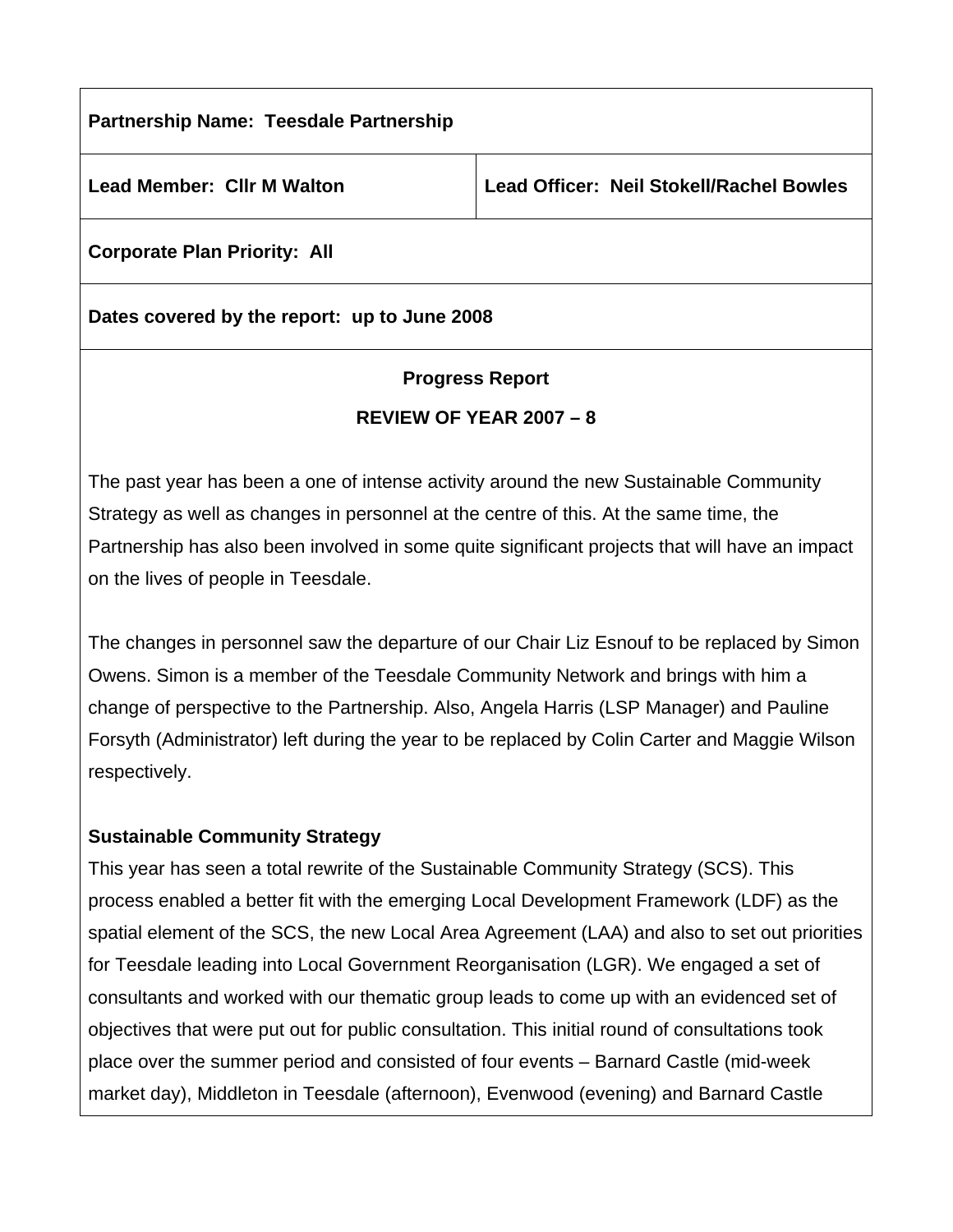(Saturday). At each of these events a focus group was conducted in an attempt to explore issues more deeply. Following on from this we produced several drafts before reaching the final draft late last year. A sustainability appraisal was undertaken by Teesdale District Council to ensure the 'sustainability' of the SCS. Following a final round of consultation, we have tonight launched Teesdale Partnerships SCS.

#### **Local Area Agreement**

We have been involved in the process of producing the new Local Area Agreement for 2008- 11 (LAA) in County Durham. The Local Government and Public Involvement in Health Bill made Local Area Agreements a statutory requirement with the responsibility falling on the County Council to prepare. Whilst the LAA only intends to capture the key issues of immediate concern across the county that can be tackled in the prescribed timescale, nevertheless we wished to attempt to attach some of our more pressing issues into this programme. An intensive programme of workshops on this commenced in July of last year that has continued since then, with plenty of work in between the workshops to prepare for the next stage. The third draft of this document was submitted to GO-NE at the end of March and the emerging priorities are being negotiated with them in order to sign off the document in June 2008. An outcomes framework was developed to aid the process that started with the vision, considered strategic outcomes underpinned by contributory outcomes. A set of indicators – derived from the national indicator set and aligned with the national indicator set – will help to assess how the LAA is performing. Detailed delivery plans will be developed by the partnership over the coming months.

## **Barnard Castle Vision**

The Barnard Castle Vision (BCV) started to gather pace after the initial work the previous year with the recruitment of an independent chair and programme staff to drive it forward. Whilst the Teesdale Partnership has not been at the forefront of this project we have nevertheless been involved in the deliberations of its board to ensure that the priorities that we have determined are reflected within the work of the BCV. Much work has been done since the launch of the Barnard Castle Vision to begin some of the practical work relating to delivering the Vision, the Economic Strategy and the projects outlined in the Retail Distinctiveness Study. While the Vision and the Retail Distinctiveness Study clearly highlight Barnard Castle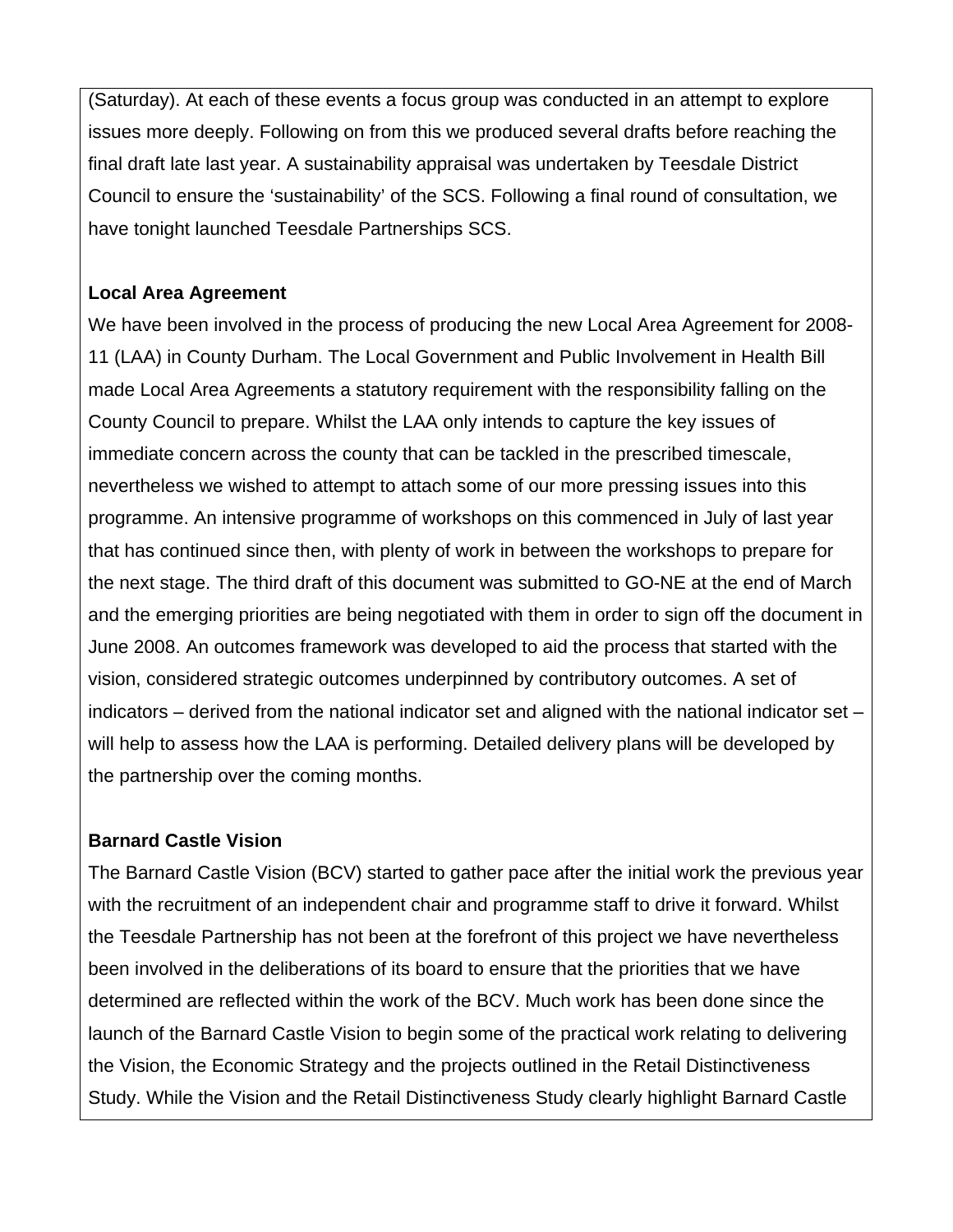as the focus for strategic investment, the Economic Strategy covers the whole of Teesdale; all

three projects need to be viewed as parts of one larger development programme.

#### **NEXT STEPS/CHALLENGES**

**Implementation Phase 2 (October 2008 – March 2011)** – The Business Case for future funding has been approved by the Durham Economic Partnership and One North East. The content of the Business Case and the projects to be delivered look to address the recommendations of the Phase 1 Site Appraisals, Streetscape, Transport & Access and Broadband studies as well as including an element of project support.

It is planned that capital work will begin in 2009 on at least one of the proposed development sites, likely to be The Witham Hall.

The Business Case gives a project total of £2,767,700 and the Single Programme grant of £2,210,500 has been confirmed. There is a current preliminary expenditure grant to cover delivery support, feasibility studies and the Shaw Bank masterplan of £206,900.

The major challenges/issues facing the Vision over the next couple of years are all very much inter linked and include; LGR and its uncertainties, the need to confirm the current delivery model and the need to secure funding from sources other than Single Programme. Delivery of the Broadband work, a pivotal project for the Vision, is awaiting resolution of state aid queries at ONE.

The Vision partnership is an informal partnership and therefore Teesdale District Council has historically acted as accountable body for the project and will continue to do so for Phase 2; however with LGR imminent and some funders unable to fund Local Authorities directly the future delivery mechanisms have been high on the board's agenda. A Community Interest Company has been set up for appropriate projects.

## **Funding**

We had some involvement in the West Durham Rural Pathfinder that was aimed at helping us to learn new ways or try different methods of engaging with the public. To this end they partfunded the work that was done over the summer months both with the general public at the consultation events and also the thematic leads to enable the Sustainable Community Strategy process to get under way. We were also part of the 'Quiet Voices, Big Noise' project along with Durham Rural Community Council (DRCC) and 2D that was looking at ways of community involvement through the Parish planning process. The Parish planning process produced some additional parish plans – Gainford & Langton, Egglestone Abbey & Brignall and Staindrop. These Parish plans set out to give their communities a voice as well as to provide written evidence as to what they both needed and also aspired to for their parishes and villages. This information should also be helpful in contributing to the refreshes of the Sustainable Community Strategy in future. However, the community engagement aspect of it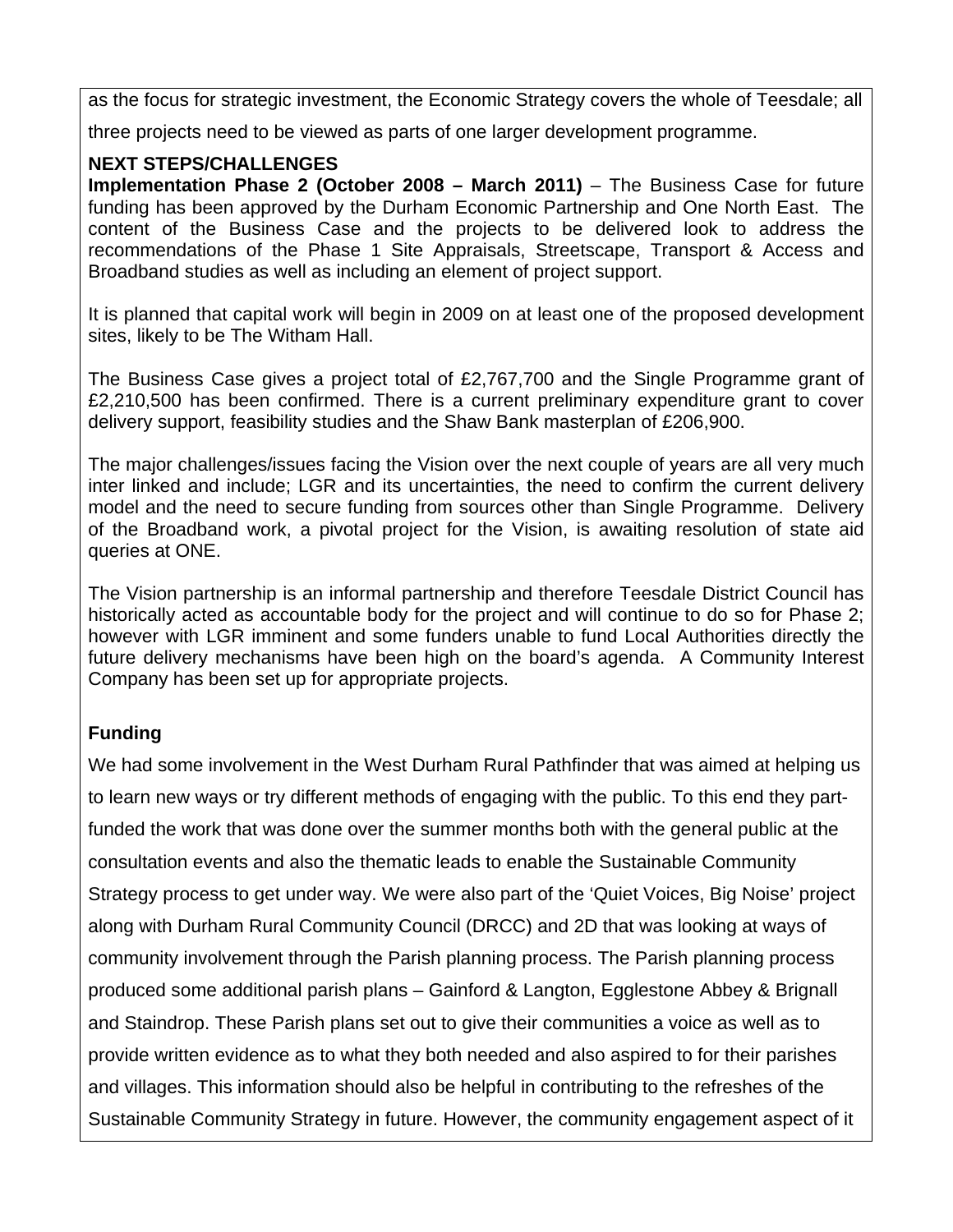was not so successful in delivering additional community voices to the LSP as had originally been hoped for but did provide some food for thought as to what we wanted from our community engagement as well as how we might achieve this. It would appear that people can and will be motivated towards participating in a process that is aimed at producing something tangible that benefits their immediate living/working environment. However, strategic bodies such as the Teesdale Partnership tend to find it much harder to recruit and retain people to participate in their business – possibly owing to the nature of the more intangible products that it generates. The learning gained from these projects will be useful in future to develop further ways of engaging with the public in our future work.

Following a successful Expression of Interest for New Leader funding, as part of the new Rural Development Programme for England programme, the partnership of Teesdale & Wear Valley LSPs, in conjunction with North Pennines AONB succeeded in securing a 5 year funding package for rural communities, to be delivered through a 'grass roots' community development approach. Investments are made by newly formed local LEADER action groups (LAGs) in the designated areas – broad-based groups made up of the public sector, local businesses, land managers, local voluntary groups, and local residents. LAGs have already produced Local Development Strategies and will work in partnership to develop rural areas.

Earlier this year a meeting was held to explore the prospect of Teesdale accessing part of the £350,000 which is available from Single Programme to assist economic inclusion activity. This amount is per year, over three years. The criteria for accessing the fund is that the money must be aimed at projects that fit the Regional Employment Framework which is mainly aimed at getting people on benefits back into the workplace. The monies are available to Teesdale, Wear Valley and Sedgefield Districts and must be matched with input from other funding. Wear Valley and Sedgefield will be accessing over £14 million of Working Neighbourhood Funding (WNF) during the next three years. Wear Valley and Sedgefield said that they were not averse to providing the match from WNF for the Single Programme funding, therefore removing the need for Teesdale to find 'match' from its own resources. The Project Implementation Plan was written and forwarded to the County Durham Economic Partnership. The Plan was also considered by the Learning and Skills Working Group on 13 March. Sedgefield Borough Council has agreed to act as lead organisation / accountable